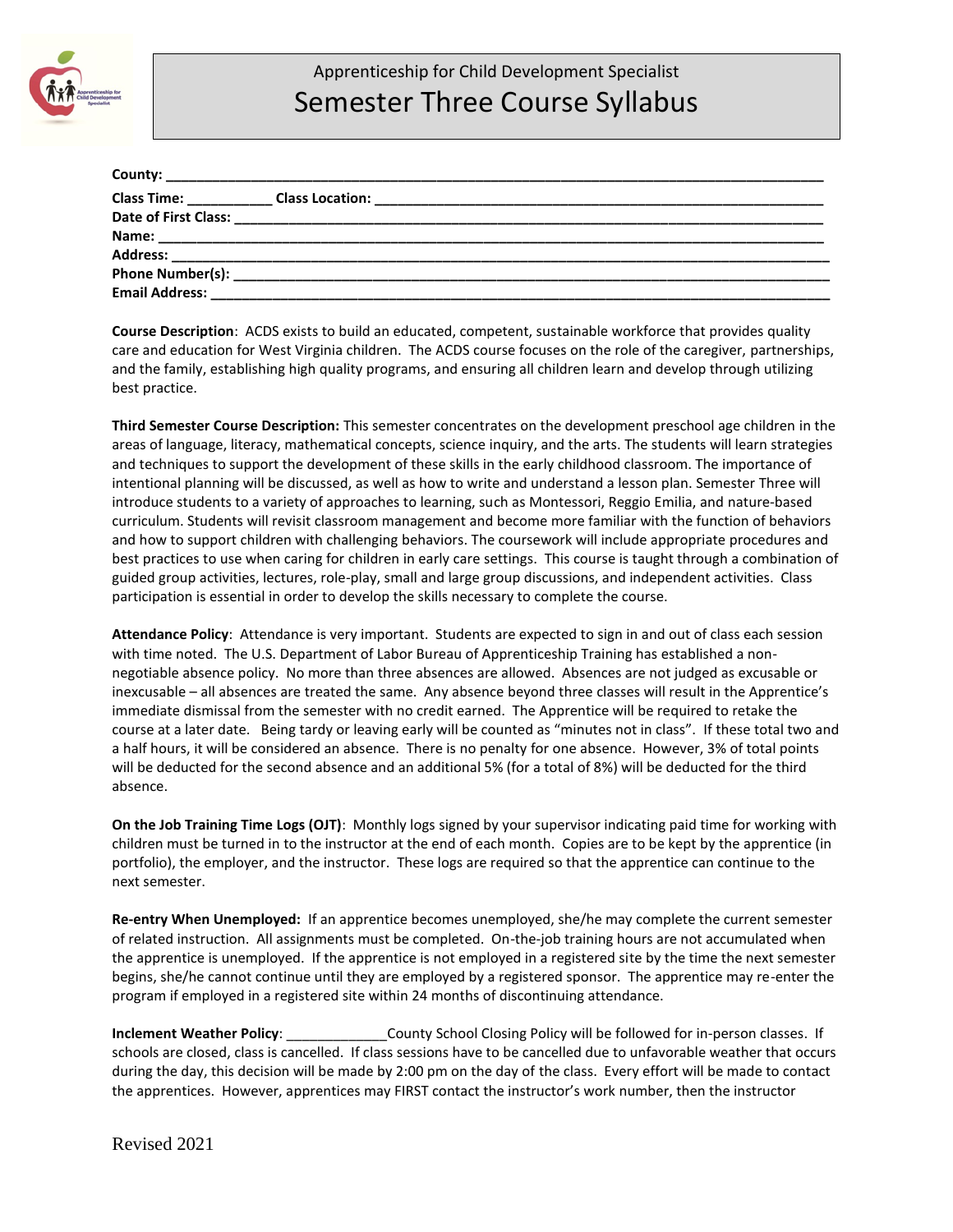directly, if weather is a concern. When unable to meet in-person, instructors also have the option to hold class virtually.

**Assignments**: Each week, apprentices will be assigned at least three homework assignments. These will be a researching a professional journal, a self-reflection, and a work-site relevant experience assignment. All assignments are to be typed or neatly handwritten. These are due at the beginning of each class session. Please place returned, graded assignments in a three-ring binder making this your personal resource journal.

Research Assignments: Apprentices will be assigned an article from a professional magazine with a Reader's Card (Instructor to provide). Read and follow the directions on each card to complete the assignment. Reflection Assignment: Students will be given a statement or situation and asked to write about their thoughts, feelings, or ideas on the topic. This writing should be more than a paragraph, but not more than two pages. Relevant Experience Assignments: Each week students will complete an observation/activity. The format will be given each week. This assignment should be at least one page.

Final Project: During the first three weeks of the course, apprentices receive a final project topic. This project will be presented orally to the class, with a copy of appropriate handouts for classmates.

Portfolio: Even though apprentices do not receive a grade for their portfolio, it must be checked and approved before they receive the certificate for the semester.

**Grading and Late Work Policy**: The ACDS grading scale is: 100-94% (A), 93-86% (B), 85-80% (C). Apprentices must complete all assignments and achieve at least an 80% to pass (total of 521 points). All weekly assignments (research, reflection and relevant experience) are due at the beginning of the next scheduled class. Neatness, spelling, and grammar will be considered when assigning points. If an assignment is turned in late, one point will be deducted EACH week and for each assignment. All assignments MUST be submitted by week 14, to be considered for successful completion. The instructor may provide opportunities for extra credit, if needed. Homework comprises 60% of total grade, 30% is quizzes and tests and 10% is the final project. The following is the point system that will be used.

| <b>Relevant Experience</b>                  | 15 points per week | 195 points possible |
|---------------------------------------------|--------------------|---------------------|
| Research                                    | 10 points per week | 130 points possible |
| Reflection                                  | 5 points per week  | 65 points possible  |
| Quizzes                                     | 50 points each     | 100 points possible |
| <b>Final Project</b>                        | 65 points          | 65 points possible  |
| <b>Final Exam</b>                           | 100 points         | 100 points possible |
| <b>TOTAL</b>                                |                    | 655 total possible  |
| Points deducted for 2 <sup>nd</sup> absence | 20 points deducted |                     |
| Points deducted for 3rd absence             | 52 points deducted |                     |
| Extra credit points                         | 25 maximum         |                     |
| <b>Final Grade</b>                          |                    |                     |

**Tape Recording Policy**: If an apprentice wishes to tape record a class, he/she must receive permission from all parties in the class out of common courtesy and good ethics.

**Confidentiality: Remember, what is said in class – stays in class!** Everyone needs to feel comfortable enough to talk about their experiences without fear of comments being shared with others. Whenever a situation is discussed in class, names of children and families should be changed to protect identity of all parties involved.

*This program is being presented with financial assistance as a grant from the West Virginia Department of Health and Human Resources and is administered by West Virginia Early Childhood Training Connections and Resources, a program of River Valley Child Development Services.*